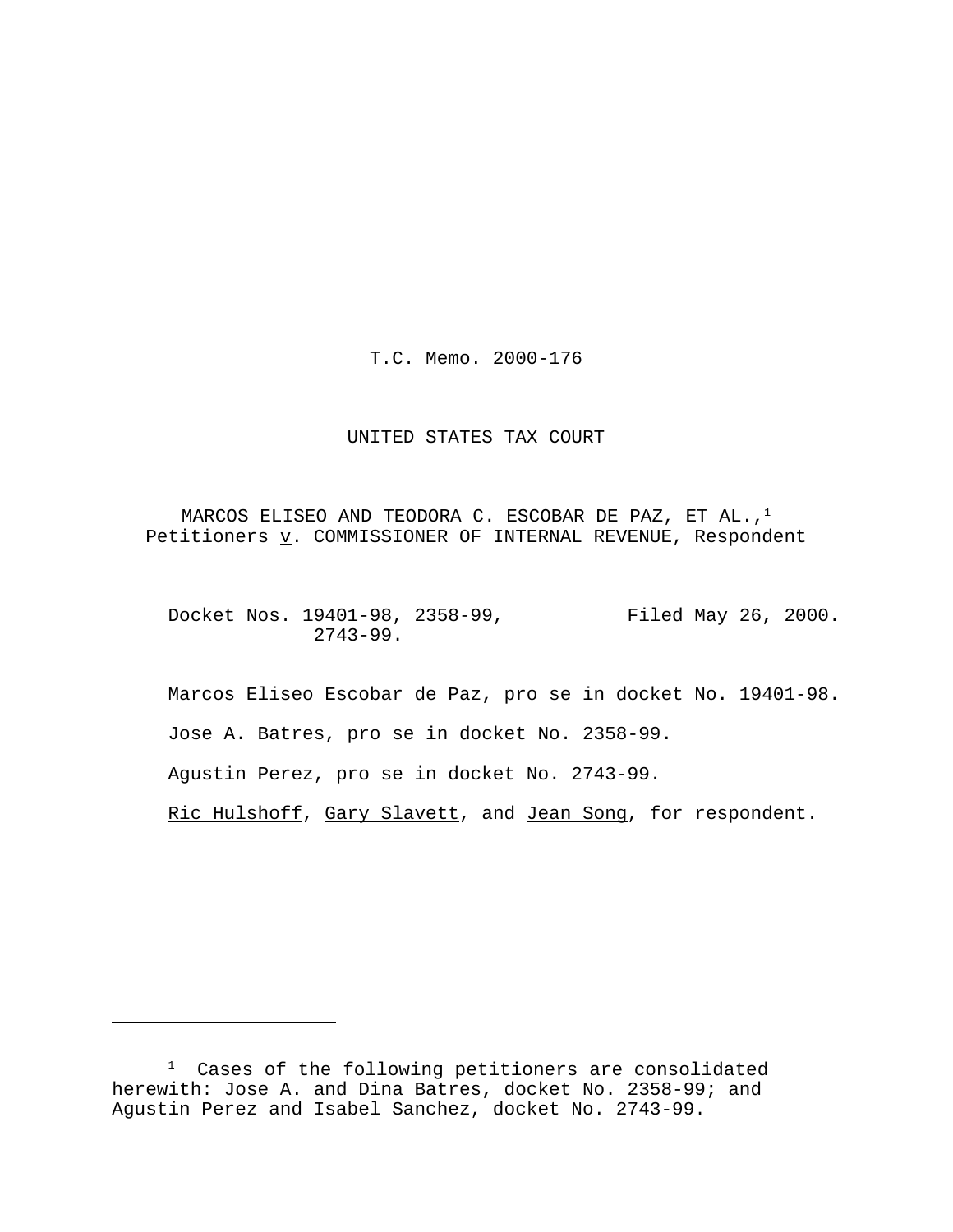## MEMORANDUM OPINION

NAMEROFF, Special Trial Judge: Respondent determined that petitioners in these consolidated cases are liable for deficiencies in Federal income tax as follows:

| Docket No.  | Year | Amount   |
|-------------|------|----------|
| 19401-98    | 1996 | \$22,389 |
| $2358 - 99$ | 1995 | 2,679    |
| 2743-99     | 1996 | 3,659    |

Respondent also determined that petitioners in docket Nos. 19401-98 and 2743-99 were liable for the accuracy-related penalty under section  $6662(a)^2$  but has now conceded that issue. After other concessions which will be detailed hereinafter, the issue to be resolved in these consolidated cases is whether part of the income earned by petitioner husbands from their trucking activity can be allocated to a leasing activity. If we hold for petitioners on this issue, we must then decide whether petitioners' method of allocation or some other method is correct.

Some of the facts have been stipulated and are so found. The several stipulations of fact and attached exhibits are incorporated herein by reference. At the time of the filing of the petitions herein, all petitioners resided in the State of California.

 $2$  Unless otherwise indicated, section references are to the Internal Revenue Code in effect for the years at issue.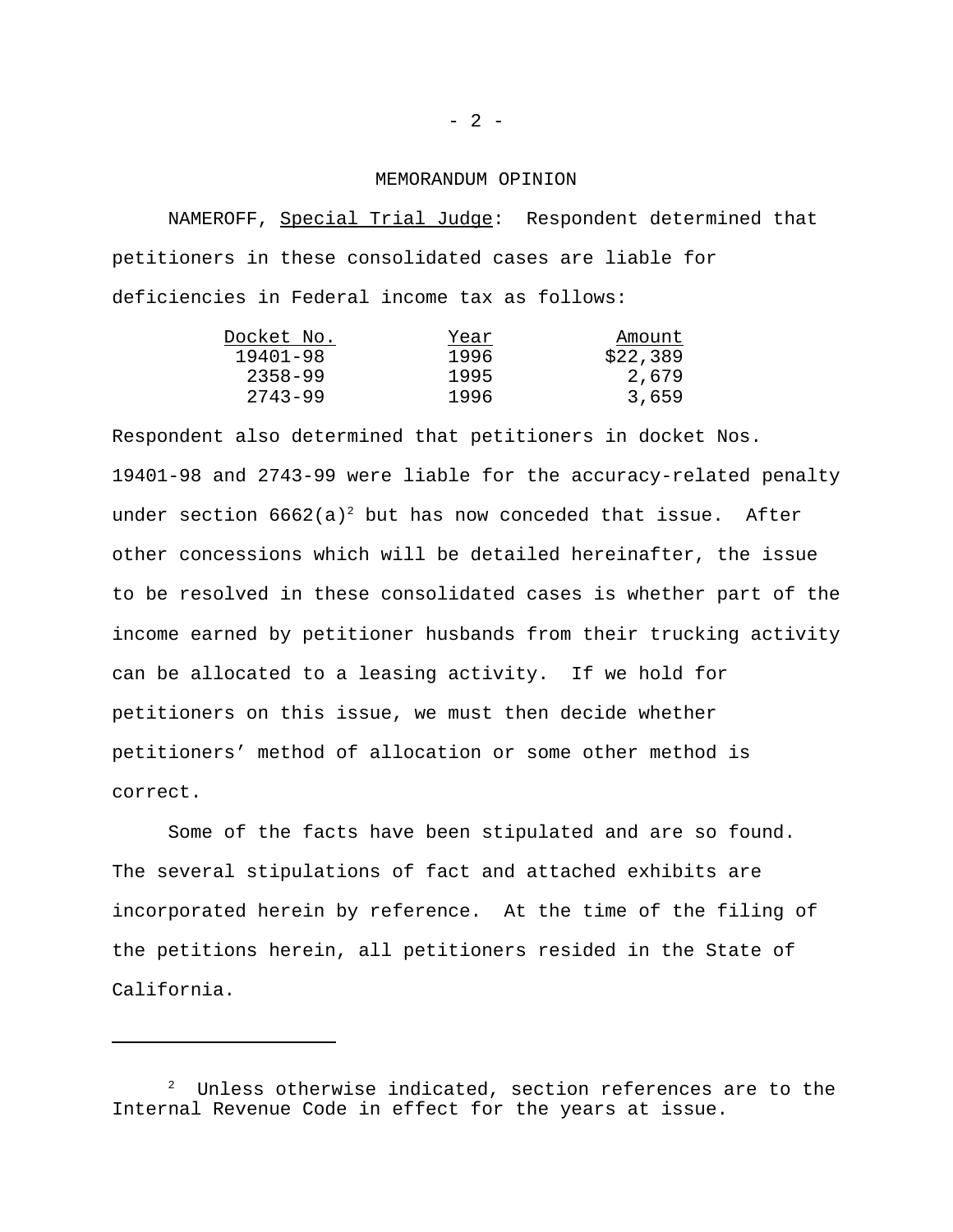Marcos Eliseo Escobar de Paz (Mr. Escobar) and Teodora C. Escobar de Paz filed a joint Federal income tax return for 1996 on which they reported wages of \$25,851. The Escobars' 1996 return did not include a Schedule C, Profit or Loss from Business, or Schedule E, Supplemental Income or Loss, nor did it contain any schedule listing expenses. In the notice of deficiency, respondent determined that the Escobars had received unreported self-employment income of \$64,481 resulting in the aforesaid deficiency of \$22,389. Included therein was selfemployment tax of \$9,111, one-half of which was allowed as a deduction.

During 1996, Mr. Escobar received compensation of \$64,481 from Shipper's Transport Express (Shipper's Transport) for transporting shipping containers with his own truck. The amount of wages reported on line 7 of the 1996 Escobar return reflects a reduction of the income from Shipper's Transport of \$38,630. The parties have agreed that Mr. Escobar incurred business expenses of \$28,947 in 1996 for the operation of his truck. Respondent is no longer contesting the identification of the income from Shipper's Transport as wage income and agrees that the imposition of the self-employment tax (and corresponding deduction) is erroneous. However, respondent contends that the entire amount of compensation received from Shipper's Transport is reportable as gross wages, and that the Escobars are entitled

 $- 3 -$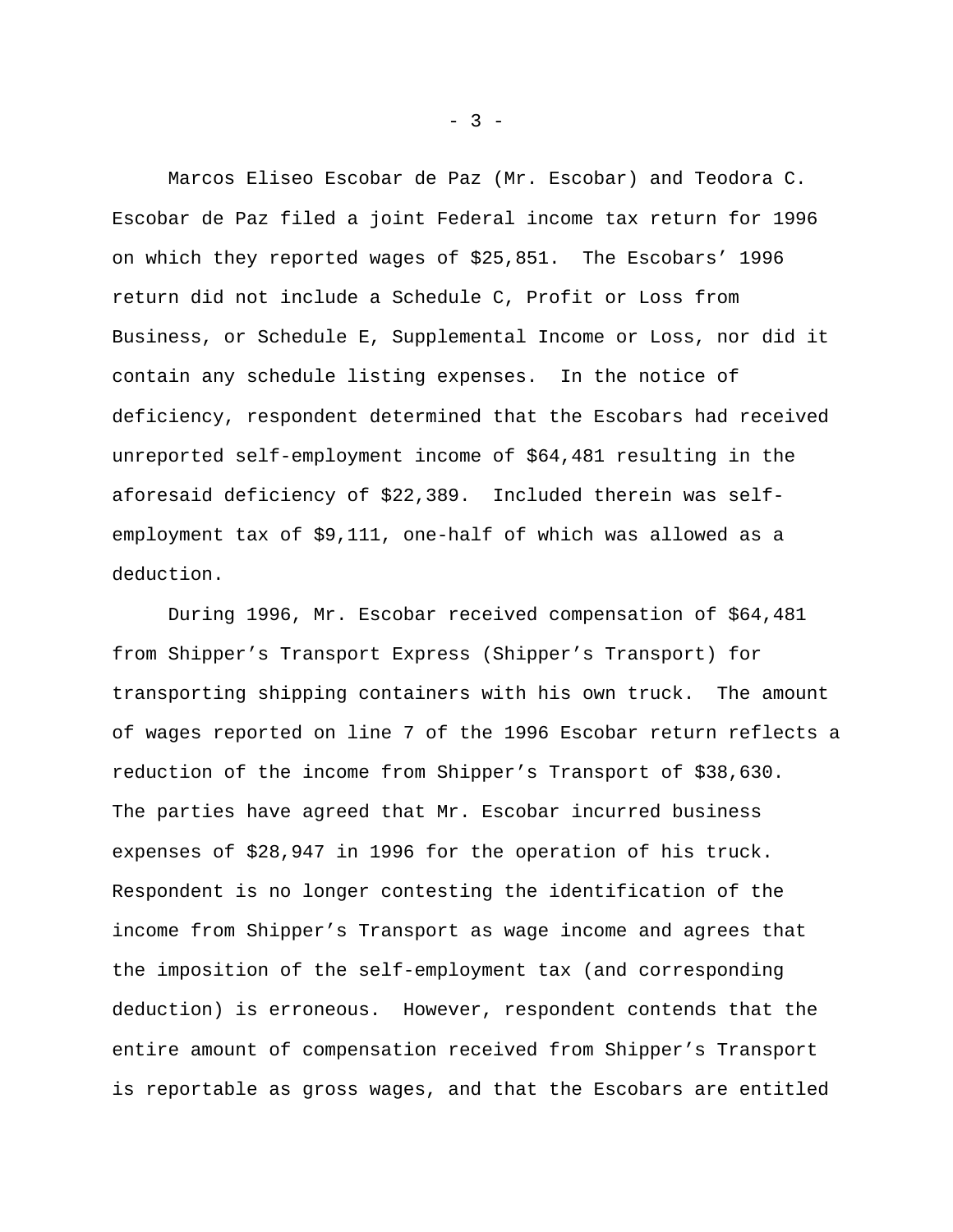to a deduction on Schedule A, Itemized Deductions, for unreimbursed employee business expenses of \$28,947, subject to the limitations set forth in section 67(a).

Jose A. Batres (Mr. Batres) and Dina Batres filed their 1995 joint Federal income tax return and reported wage income of \$18,327. Included in the return is a Schedule E for a "commercial tractor", on which the Batreses reported rents of \$22,374 and expenses totaling \$22,374, resulting in zero income or loss. In the notice of deficiency, respondent determined that the Batreses had unreported Schedule C income of  $$41,547^3$  and allowable Schedule C expenses of \$22,590. Wage income was reduced by \$18,327. Respondent further determined that petitioners were liable for self-employment tax of \$2,679, and \$1,340 was allowed as a deduction for self-employment taxes. Mr. and Mrs. Batres have not contested the amount of income determined by respondent to have been received by Mr. Batres from his trucking operation. Respondent now does not contest that Mr. Batres' income was received as an employee, subject to the resolution of the lease activity issue, and the Batreses are entitled to a deduction on Schedule A for unreimbursed business

This amount includes additional unreported income that was not reported as either wages or Schedule E rents on the 1995 return.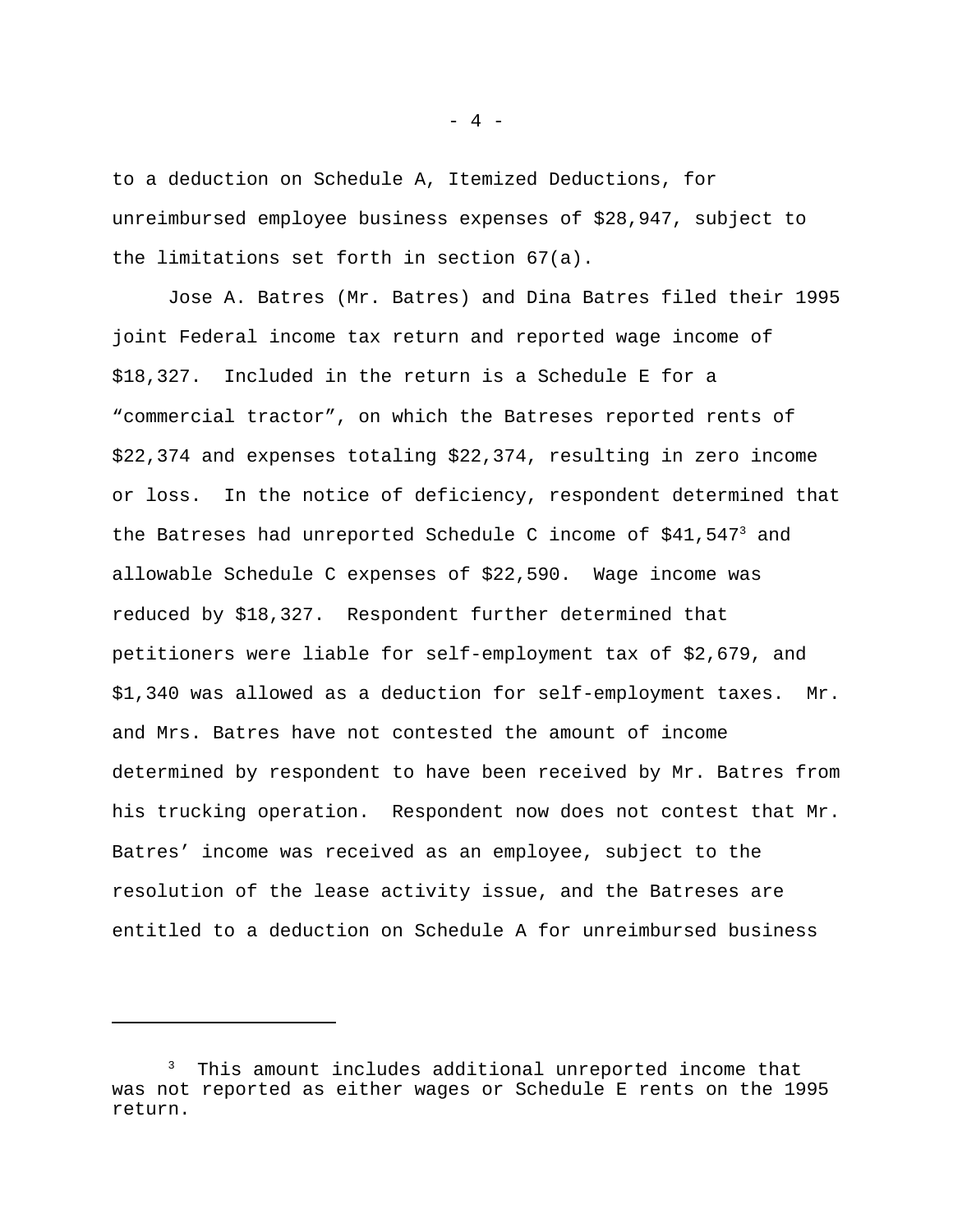expenses of \$22,590, subject to the limitations set forth in section 67(a).

Agustin Perez (Mr. Perez) and Isabel Sanchez (Ms. Sanchez) filed their 1996 Federal income tax return and reported wage income of \$29,365. The Perez-Sanchez return includes a Schedule E which reports rents received ("lease value") of \$42,238, offset by an equivalent amount of expenses. In the notice of deficiency, respondent determined that they had gross receipts for Schedule C of \$71,603, allowed Schedule C business expenses of \$42,895, determined further that Mr. Perez was liable for self-employment tax of \$4,056, and allowed a self-employment tax deduction of \$2,028. Again, respondent no longer contests the classification of employee, concedes the self-employment tax issues, and agrees that a deduction of \$42,895 is allowable on Schedule A as a miscellaneous itemized deduction, subject to the section 67(a) limitation.

Each of petitioner husbands herein entered into an agreement with a trucking company regarding his working relationship. Mr. Escobar and Shipper's Transport entered into an agreement entitled "Owner-Operator Equipment Agreement" on February 10, 1995. In 1995, Mr. Batres entered into a contract with Calko Transport Co., Inc. (Calko). Mr. Perez, on October 23, 1995, entered into an agreement entitled "Lease and Subhaul Agreement with Independent Contractor" with Interstate Consolidation, Inc.,

- 5 -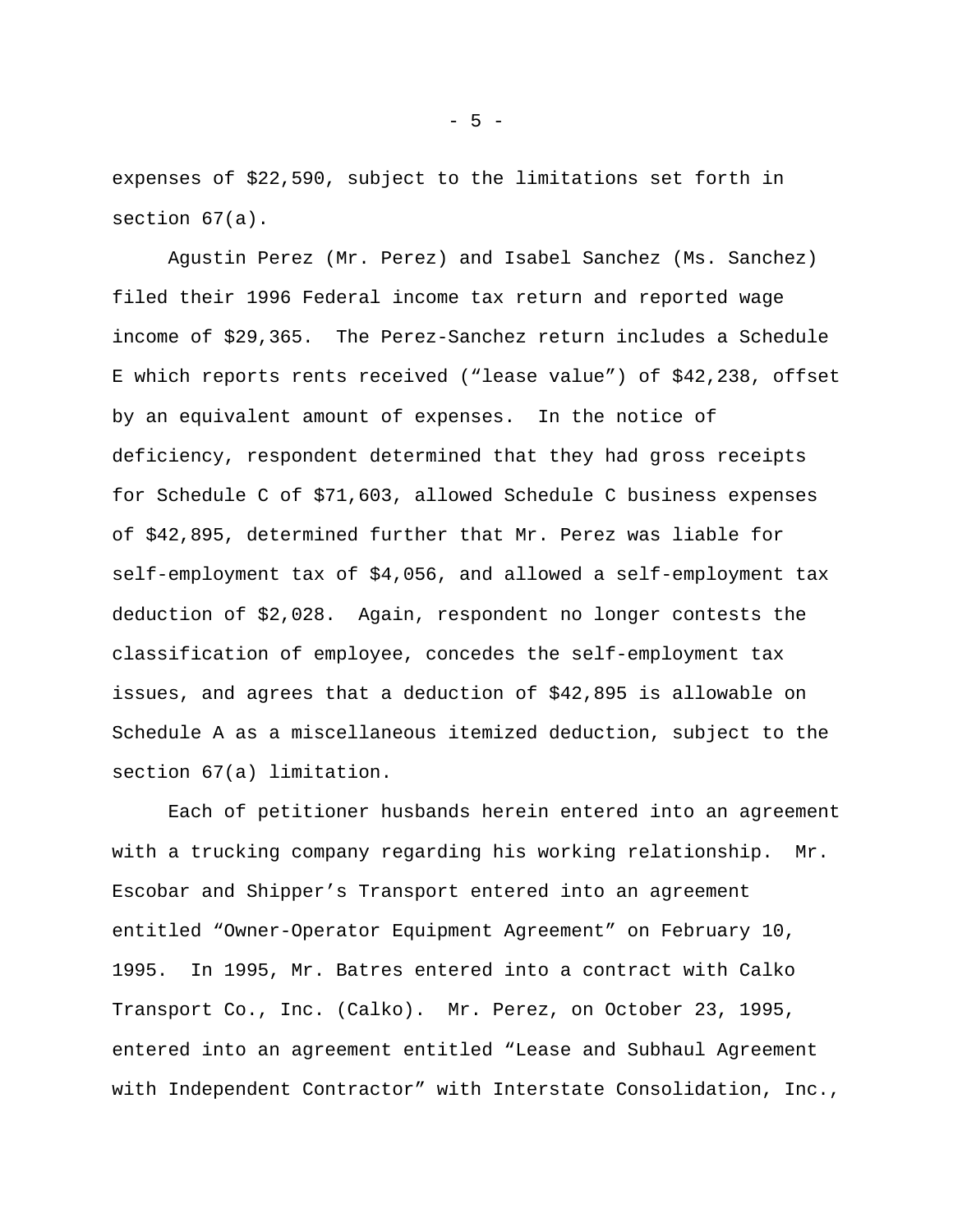(Interstate) as carrier. Shipper's Transport, Calko, and Interstate are hereinafter referred to collectively as the carriers. Messrs. Escobar, Batres, and Perez are collectively referred to as the owner-operators.

While the specific terms of the three documents vary, the general tenor is the same. Their purpose is to enable the carriers to obtain transportation services through the lease of tractor equipment owned by an independent contractor, said tractor to be furnished with a qualified driver. Each owneroperator purports to lease his tractor-truck to the carrier company. Each owner-operator warrants that the equipment will be in good condition, that he will place placards on the vehicle showing that it is operated by the carrier, that he agrees to operate the vehicle as an independent contractor, and that he will be responsible for all expenses necessary for the operation of the equipment. Compensation for the agreements will be paid by carriers in accordance with a schedule, not included in the record, but apparently reflecting an industrywide schedule of tariffs. (The Court understands that the compensation for transporting the cargo is generally divided 60-40 between the carrier and the owner-operator for standard size and distance hauls.) Under these agreements, the carrier assumes liability for bodily injuries to or the death of any person resulting from negligent operation, maintenance, or use of the equipment, but

- 6 -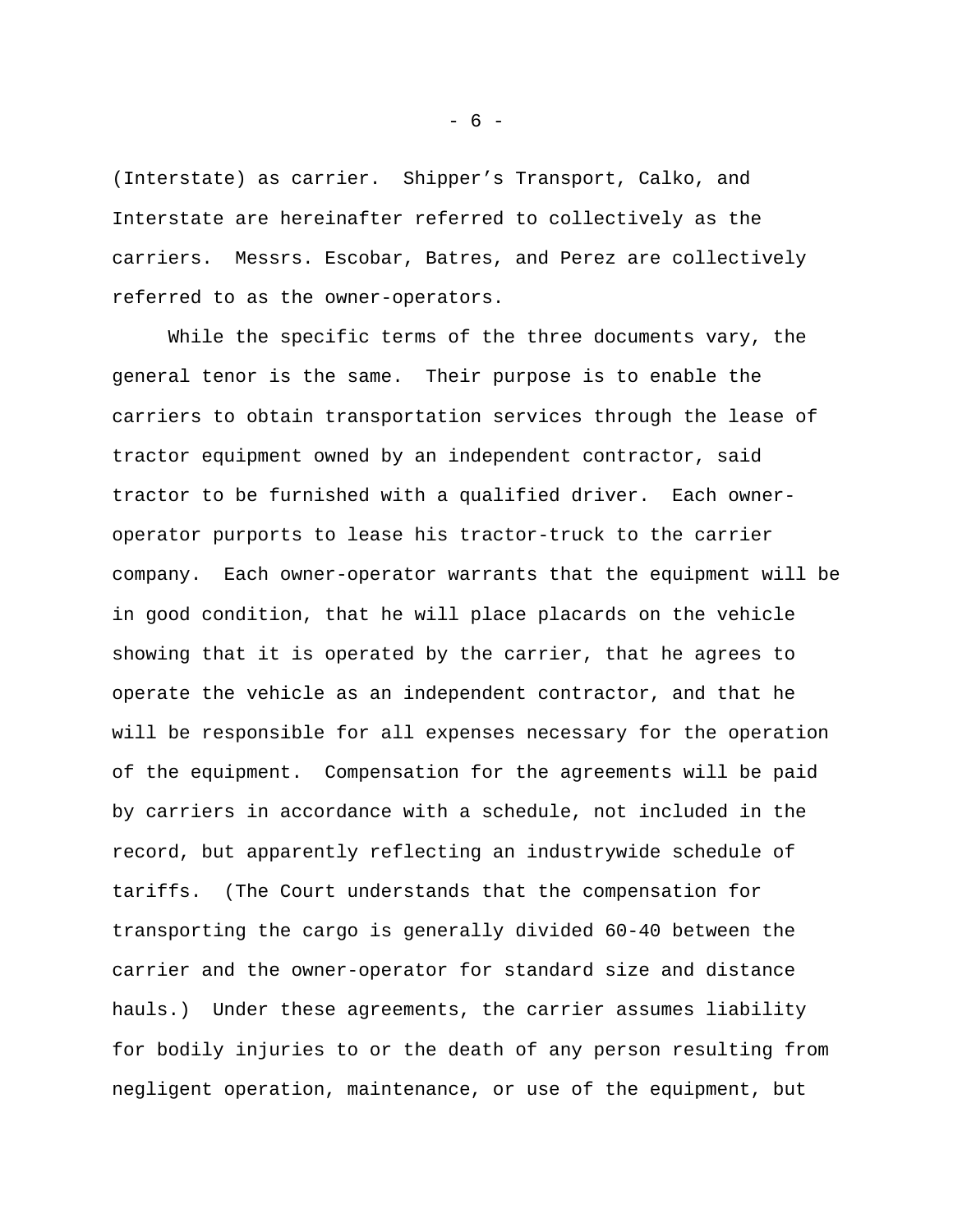the cost of this insurance is to be deducted from the compensation due to the owner-operator. Moreover, the owneroperator agrees to furnish insurance known as "bob-tail" insurance, pertaining to the operation of the tractor without a trailer. The terms of the agreements may be terminated by either party upon short notice.

Interstate is a trucking company or a freight forwarding company which transports goods from one point of origin to another point of origin. The company owns no trucks and contracts with independent contractors to perform the services. The operations of Shipper's Transport are similar.

An owner-operator is a service provider who either owns and drives his own truck or owns more than one truck and hires other drivers to drive one or more of them. In order to provide services to a carrier, an owner-operator must enter into a written agreement and qualify under various safety provisions dictated by the carrier, its insurance carrier, and government regulations. For example, Interstate offers insurance coverage to owner-operators that it uses. The insurance coverage offered by Interstate is effective only while the owner-operator is driving for the company. If an owner-operator is driving his tractor providing services to another company without the authorization of Interstate, the insurance provided by the carrier will not be effective. The trucks belonging to the

- 7 -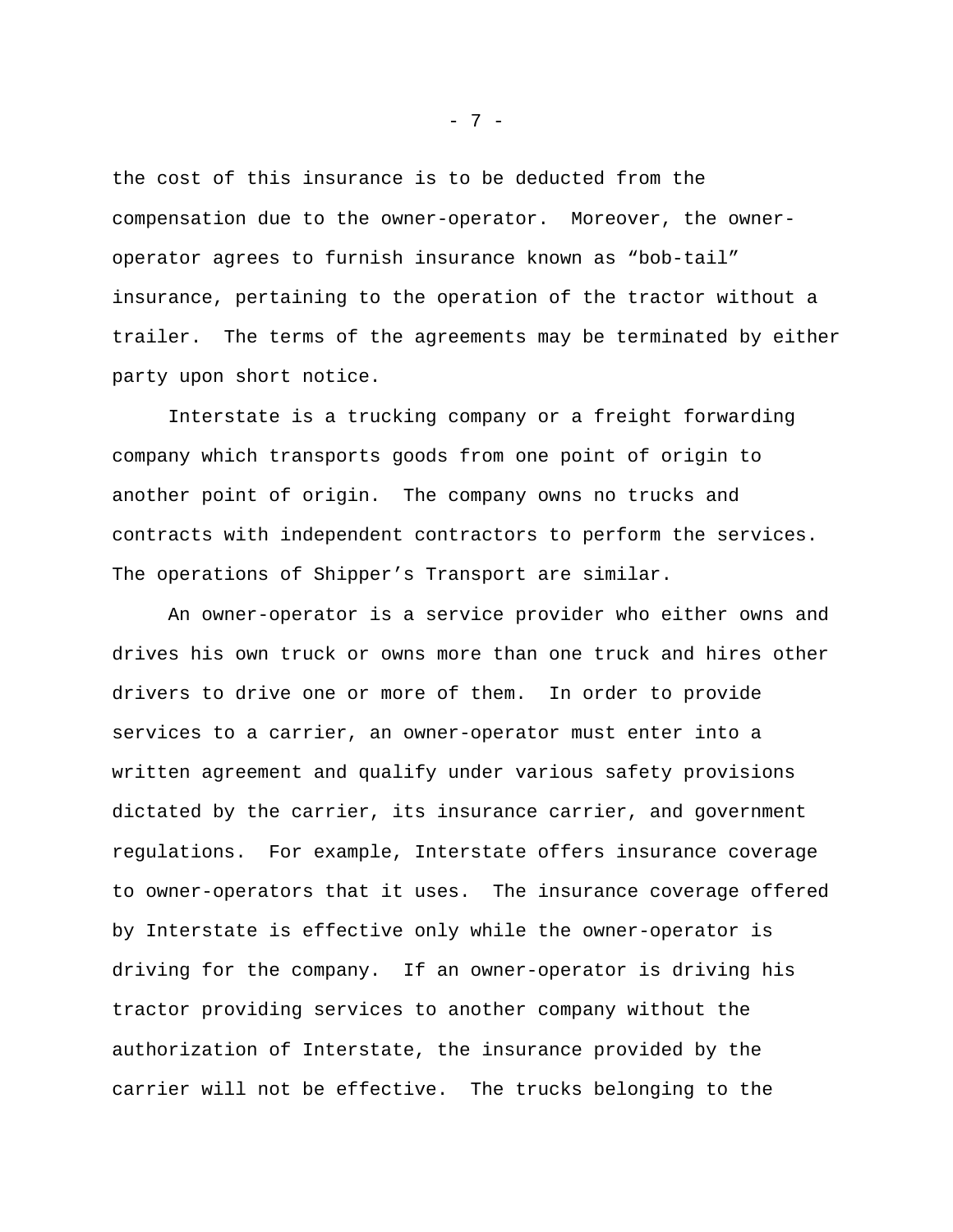owner-operators are represented to Interstate's insurance carrier as leased trucks.

Petitioners contend that the owner-operators were engaged in two separate activities: (1) Leasing of their trucks to the carrier companies for a rental which is the equivalent of their expenses; and (2) providing the service of driving the trucks for wages. Respondent contends that petitioners engaged in a single activity; namely, providing transportation of cargo for the carriers by use of their own vehicle. In this context, we must determine whether the leases had independent significance so as to give rise to a separate business activity.

Labels used in formal written documents do not necessarily control the tax consequences of a given transaction. See Frank Lyon Co. v. United States, 435 U.S. 561, 573 (1978). This Court may look to the substance of the transaction in order to determine the correct tax consequences. It is well established that the economic substance of a transaction, rather than its form, controls for Federal tax purposes. See Gregory v. Helvering, 293 U.S. 465 (1935). Thus the fact that the documents state that the transactions are leases does not govern, and this Court must consider the substance of the transactions between the owner-operators and the carriers. After a careful review of this record, we conclude that petitioners did not engage in two

- 8 -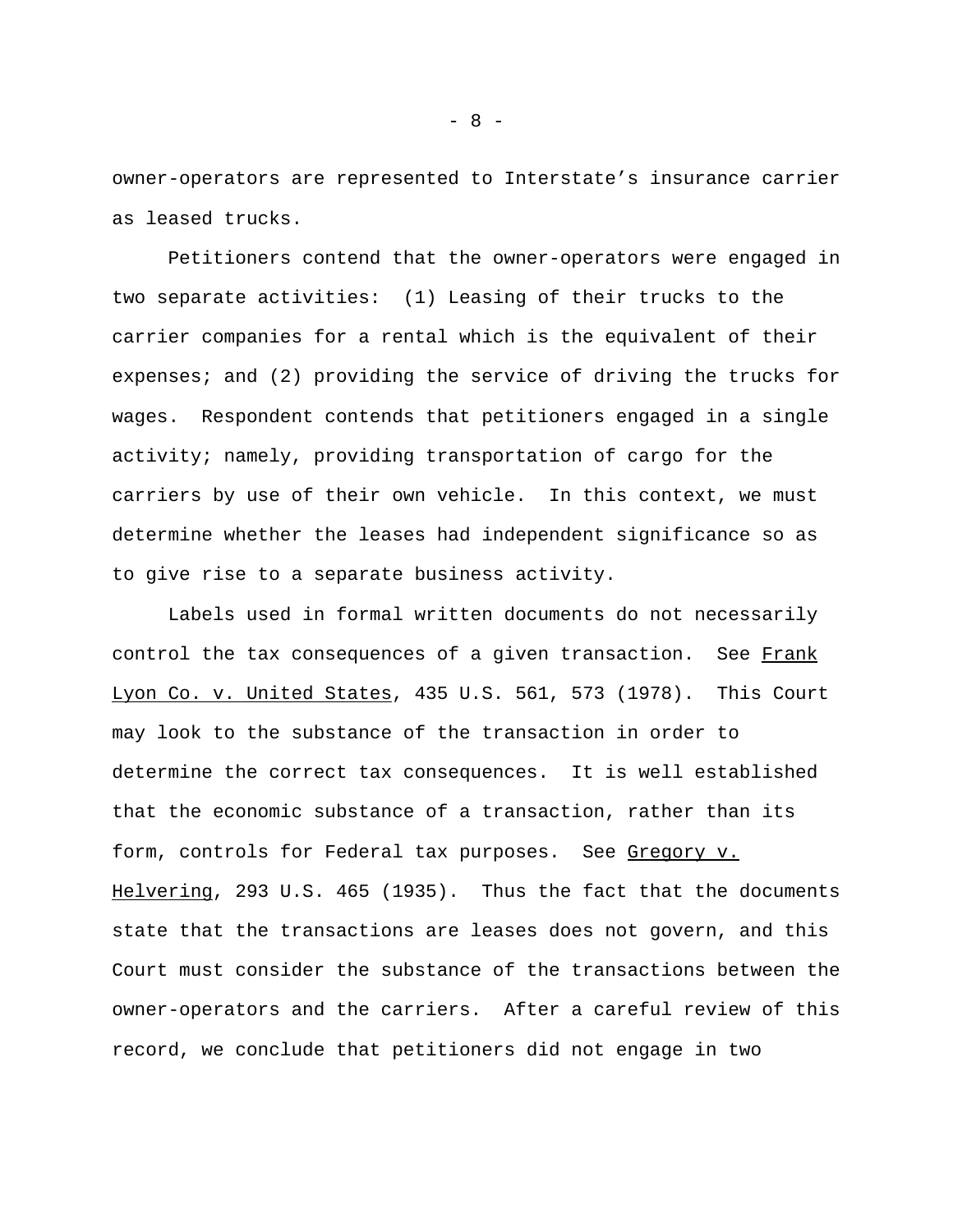separate activities and that the lease activity had no independent significance for tax purposes.

A lease is defined as a "contract by which the rightful possessor of personal property conveys the right to use that property in exchange for consideration." Black's Law Dictionary 898 (7th ed. 1999). In the instant cases, the carriers did not contract solely to use the owner-operators' trucks for a stipulated period of time for consideration. The carriers and owner-operators agreed to enter into a business relationship for the purpose of transferring cargo from one point to another using the latter's vehicles. The payments for the services provided were to be based upon published schedules relating to the weight of the cargo and the distance transferred. Petitioners were not paid for the use of their vehicles if they did not drive, and petitioners did not receive wages for driving if they did provide their own vehicles. As a practical matter, petitioners retained control of the use of their vehicles at all times and were responsible for all operating expenses. The carriers never acquired possession of the vehicles. It is true that each owneroperator was required to display the carrier's placard on the side of his truck while it was being used for that carrier, but the placard could be removed if the truck was to be used for other purposes. Moreover, there was no definite lease term. Petitioners were always free to use their trucks how and for whom

- 9 -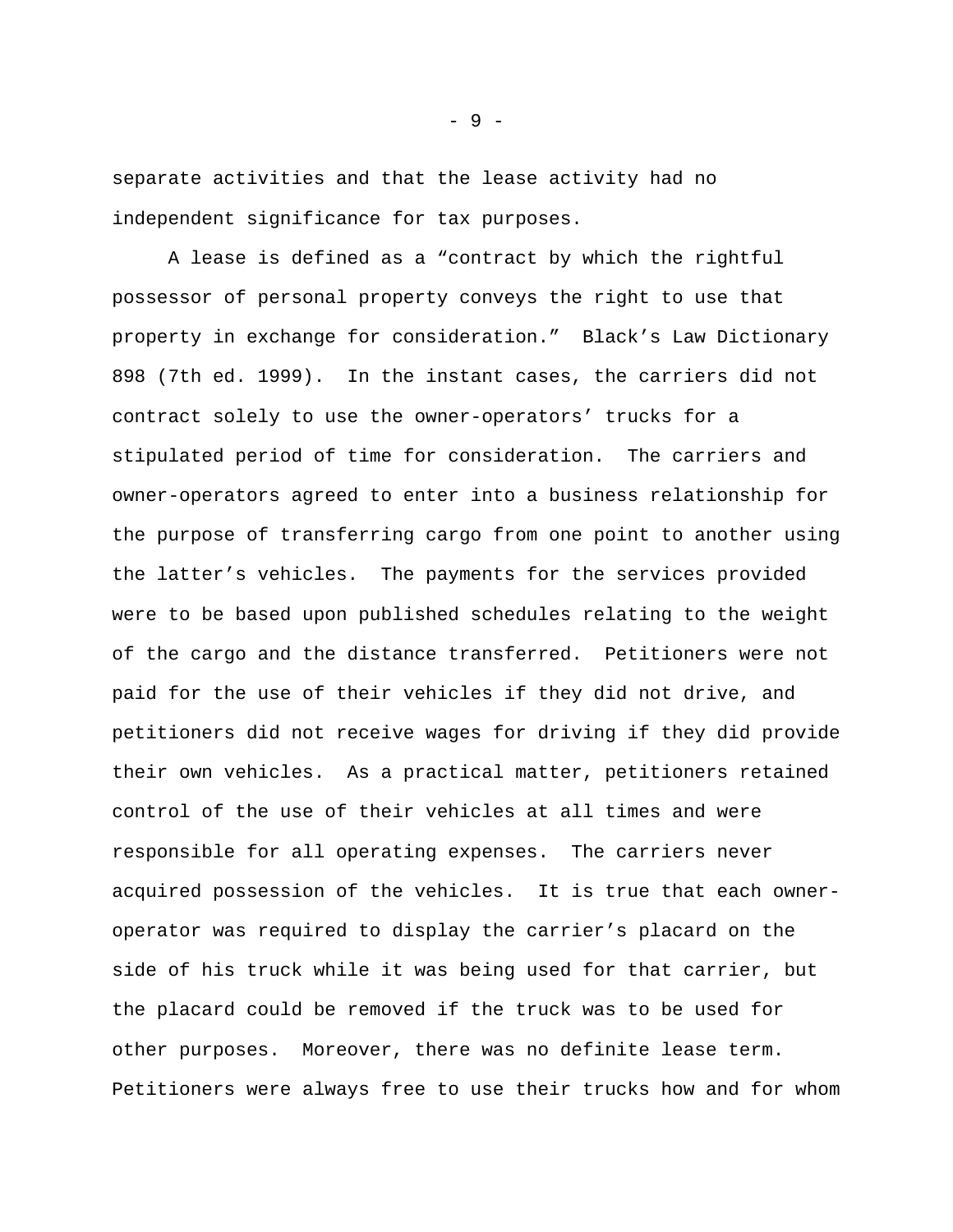they wished, provided they removed the placards of any other company. They could accept or reject loads as they wished. They could earn as much or as little as wanted because they were free to use the equipment as much or as little as they wanted.

It is clear from this record that the leases only served the carriers' needs to comply with governmental regulations. This regulatory scheme was put into place to protect the public by preventing common carriers from evading liability for accidents caused by the independent drivers. See Zamalloa v. Hart, 31 F.3d 911, 913-914 (9th Cir. 1994); Empire Fire & Marine Ins. Co. v. Guaranteed Natl. Ins. Co., 868 F.2d 357, 362 (10th Cir. 1989); see also Prestige Cas. Co. v. Michigan Mut. Ins. Co., 99 F.3d 1340, 1342-1343 (6th Cir. 1996) (I.C.C. regulations that require every lease entered into by an I.C.C. licensed carrier contain a clause stating that the authorized carrier maintains "exclusive possession, control, and use of the equipment for the duration of the lease" promulgated to curb the abuse of carriers using leased vehicles to avoid safety regulations and to address public confusion as to who was financially responsible for the vehicles); 49 C.F.R. secs. 376.11 and 376.12 (1997).

It is also understandable that the leases served the practical purpose of ensuring adequate insurance coverage. A carrier which engages the services of many owner-operators would have an administrative headache monitoring the adequacy (and